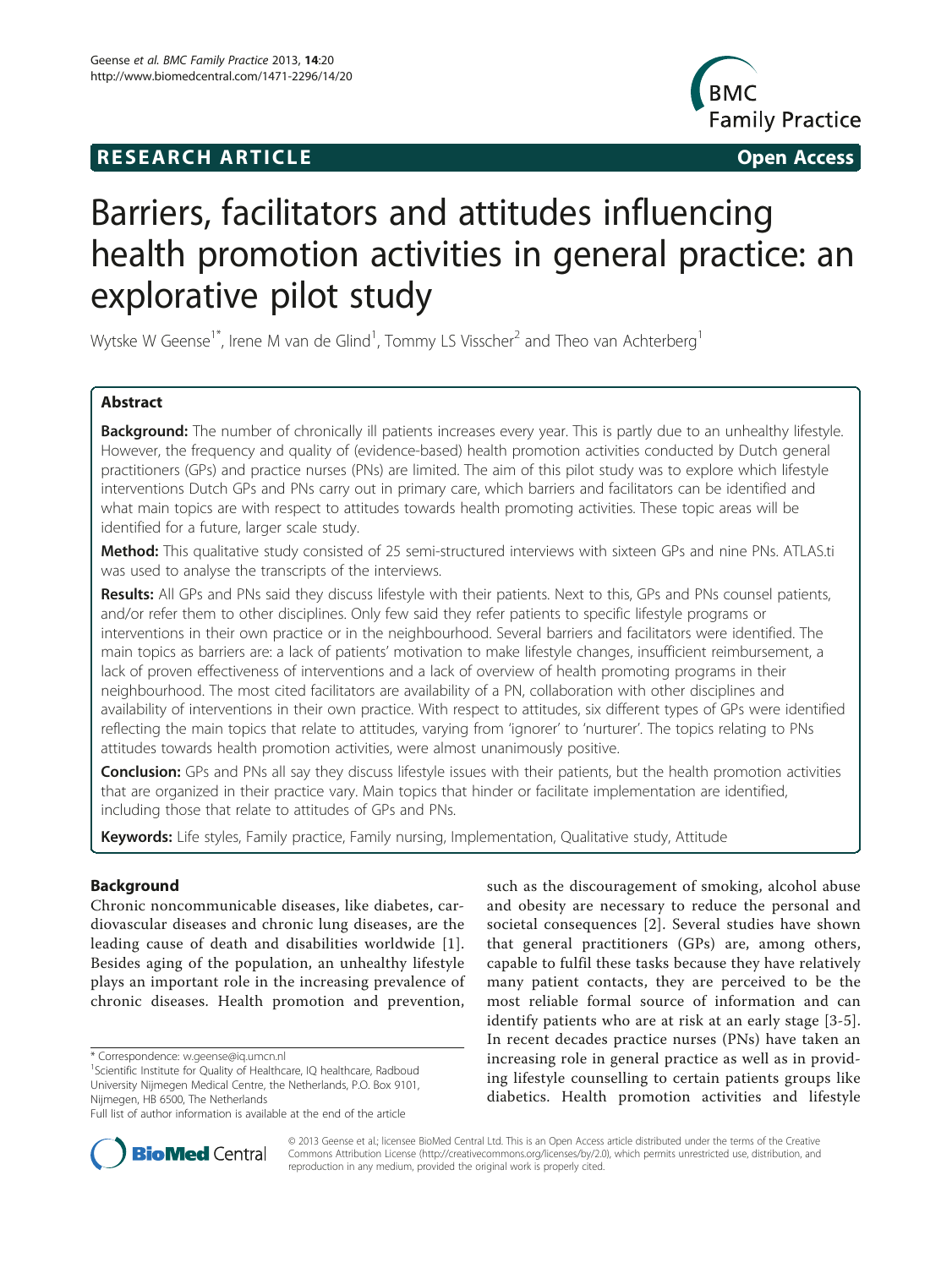advice given by GPs and PNs [[6-9\]](#page-9-0) can lead to a decrease in alcohol use [[5\]](#page-9-0), smoking cessation [\[3,10](#page-9-0)], increased physical activity [\[11,12](#page-9-0)] and weight reduction [[13](#page-9-0)]. Few evidence-based health promotion activities are carried out in Dutch general practice [[14](#page-9-0)-[18](#page-9-0)], thus indicating the need to look into barriers and facilitators in this field of healthcare practice.

Various quantitative studies have been conducted into barriers GPs experience and their attitudes pertaining to health promotion activities in general practice [\[6](#page-9-0),[11,19](#page-9-0)-[21](#page-9-0)]. However, qualitative studies, leading to more understanding of relevant factors and covering both subjects are limited [\[8](#page-9-0),[22-26\]](#page-9-0) or conducted abroad [[8,22](#page-9-0),[25,27](#page-9-0),[28\]](#page-9-0).

Our pilot study aimed to explore which health promotion activities Dutch GPs and PNs carry out in primary care, which barriers and facilitators can be identified and what main topics are with respect to attitudes towards health promotion activities. These topic areas will be identified for a future, larger scale study.

## **Methods**

#### Recruitment

Five health regions [\[29](#page-9-0)] in the Netherlands were selected from which GPs and PNs were invited to be interviewed. The selection of these regions was based on regional spread of health promotion research institutes and on contact through related previous research performed by Van de Glind and Heinen et al. (2012) [[30\]](#page-9-0). Purposive sampling was used to include at least three GPs (preferably one in a solo practice, one in an healthcare centre and one in a general practice) and one PN (in a general practice or health care centre) in every region. Firstly we sent emails to professors of general practice medicine and to umbrella GP organizations to obtain names of relevant GPs. In case of limited or no response, the second strategy was to approach PNs in general practices and ask them if they wanted to participate and if they knew relevant GPs. Additionally, letters were sent to GPs and PNs and after one week reminders were conducted by phone. Anonymity and confidentiality was ensured. Verbal informed consent was obtained.

The Central Committee on Research Involving Human Subjects (CCMO), the Nationwide committee supervising al regional committees in the Netherlands, provides a very clear instruction on when to present research plans to medical ethics committees. It is encouraged that researchers check these instructions first. In our case, the national instructions very clearly indicate how this was not a study subject to the Medical Research Involving Human Subjects Act (WMO).

#### **Interviews**

Semi-structured interviews were conducted by WG in March and April 2011 in the GPs' and PNs' consulting rooms and took approximately 30 minutes. The topic list was developed using the related literature and the experiences of the research team. Three subjects were discussed in the interviews.

1. Health promotion activities in general practice

- Activities used in general practice pertaining to a healthy diet, physical activity, losing weight, stop smoking and reducing alcohol use
- Origin of activities
- Since when are activities carried out
- Patient groups
- Related costs<br>• Changes in a
- Changes in activities
- Results / effects of activities

## 2. Barriers and facilitators

- Barriers pertaining to the delivering of health promotion activities
- Facilitators pertaining to the delivering of activities
- Requirements/ fittings for the future

## 3. Attitude of the GP or PN

- Attitude of GP/ PN pertaining to their role in health promotion
- Knowledge and skills pertaining to carrying out health promotion activities
- Attitude of GP/ PN pertaining to the patient's responsibility
- Balance between promotion of health and interfering in someone's life

Firstly, using structured questions, the GPs and PNs were separately asked what they do to reduce the use of alcohol, smoking cessation, to promote a healthy diet, physical activity and losing weight. The selection of these lifestyle subjects was based on the priorities of Dutch public health policy [\[31\]](#page-9-0).

Secondly, open questions were used to ask GPs and PNS about the barriers and facilitators they experienced. Thirdly, their attitudes towards their role, pertaining to health promotion activities in general practice, were asked using open-ended questions.

All interviews were audio-taped and transcribed verbatim by WG. The first five interviews were both read by WG and IvdG in order to refine questions. The last question about the balance between promotion of health and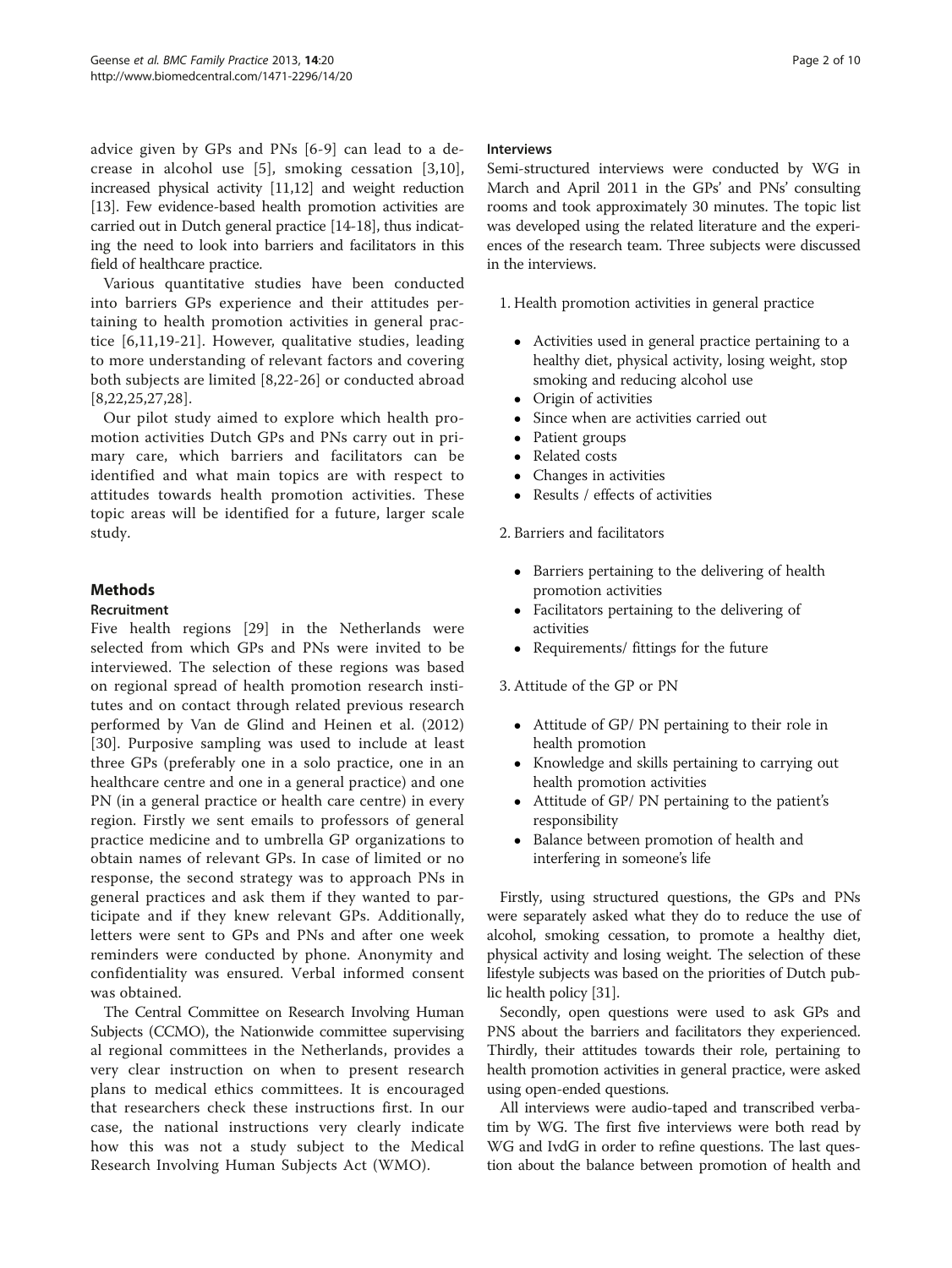inferring in someone's life was added after the first five interviews.

#### Data analysis

The transcripts of the interviews were coded by WG using ATLAS.ti 6x. To increase validity and to reach consensus, the first seven transcripts were also coded by IG. At the end, IvdG checked all the codes and discussed them with WG.

Characteristics and the health promotion activities in general practice were analysed using fixed codes based on the topic list.

Influencing factors were categorised using open coding. Codes were connected to themes and subthemes. An example of a theme is the requirements of health care insurance companies that GPs have to meet to receive reimbursements. The subthemes within this theme were for example the time consuming registration, and accredited courses PNs have to attend. (Sub)themes were subdivided into barriers and facilitators regarding the delivering of health promoting activities. Only barriers and facilitators mentioned by more than two participants were reported in this study. To further structure the identified barriers and facilitators, five different categories were used (category of patients, general practice, attitude of the GP and PN, health promotion programs and health care system) and these were discussed in the research team again.

Attitudes were categorized using open coding as well. Related codes were connected to (sub)themes. In the first way, codes of attitudes were divided into hindering and facilitating attitudes. However, it was not possible to subdivide all the attitude codes into barriers or facilitators; it did not yield satisfying results. Therefore, transcripts of GPs and PNs were read again to find patterns, similarities and differences in their attitudes that corresponded to the codes and themes. Then, a pattern of six types of attitudes of GPs was identified. This study adheres to the RATS guidelines on qualitative research [\[32\]](#page-9-0).

#### Results

In total, we interviewed sixteen GPs and nine PNs of seventeen different practices. In four different regions we interviewed three GPs of different practices and one PN. In one region we interviewed four GPs and five PNs. The characteristics are illustrated in Table 1.

The majority of the GPs and minority of the PNs worked fulltime and two thirds of the participants are women. Seventy-five GPs did not want to participate in this study due to a lack of time  $(N=68)$ , lack of interest  $(N= 6)$  or pregnancy (N=1).

#### Health promotion activities in general practice

Table [2](#page-3-0) shows that all GPs said that they actively ask patients with lifestyle related symptoms about their lifestyles. Most GPs said they give patients lifestyle advice

| Practice (N=17)       | General practice (N=8)*                                         |                        |  |  |
|-----------------------|-----------------------------------------------------------------|------------------------|--|--|
|                       | Health care centre $(N=8)$ **<br>Therapeutic centre $(N=1)$ *** |                        |  |  |
|                       |                                                                 |                        |  |  |
| Function (N=25)       | $GP (N=16)$                                                     | $PN(N=9)$              |  |  |
| Gender (N=25)         | GP Female (N=8)                                                 | $PN$ Female $(N=9)$    |  |  |
|                       | $GP$ Male $(N=8)$                                               |                        |  |  |
| Working status (N=25) | GP Part-time $(N=6)$                                            | $PN$ Part-time $(N=8)$ |  |  |
|                       | $GP$ Fulltime $(N=10)$                                          | $PN$ Fulltime $(N=1)$  |  |  |

\*Presence of GPs and PNs.

\*\*Presence of GPs, PNs and several disciplines such as physiotherapists, dieticians, psychologists and social workers.

\*\*\*Anthroposofic health centre: presence of (Anthroposofic) dietician and physiotherapist.

as well. The advise includes information about the consequences of their unhealthy lifestyle and stimulates awareness of the problem, motivation aspects and what healthy behaviour consists of. Moreover, the GP or PN try to find out why a patient has an unhealthy lifestyle.

As one PN stated: "I discus what is healthy or accepted, and If a patient drinks too much I try to find out the underlying reason".

If patients are motivated to change their behaviour, GPs and/or PNs give advice about the options how to change their unhealthy behaviour and try to help them. Most of the PNs said they use motivational interviewing. The information they provide is based on the national general practitioner guidelines.

Besides this, GPs or PNs said they refer patients to other disciplines, for instance, to the dietician, physiotherapist, psychologist or addiction care. As one GP expressed:

'I have to say, I give a referral quite easily to Iriszorg (addiction care). In the past I tried to counsel alcoholics myself, but it was very disappointing'.

Some of the GPs mentioned giving patients referrals to nationally disseminated health promotion programs. Others said they had referred patients to these programs in the past, but due to lack of proven effectiveness and reimbursements they stopped referring. Moreover, GPs expressed they prefer to offer health promotion programs in their own practice, especially exercise programs in collaboration with physiotherapists, instead of national programs outside their practice. They stated it is easier accessible and more familiar for patients.

The activities of the PNs are listed in Table [2](#page-3-0) as well. PNs reported they give lifestyle counselling to chronically ill patients in general practice, mainly to patients with diabetes, COPD and cardiovascular diseases. PNs actively ask these patients about their lifestyles and give them lifestyle advice. Furthermore, PNs said they give lifestyle counselling for patients who want to quit smoking.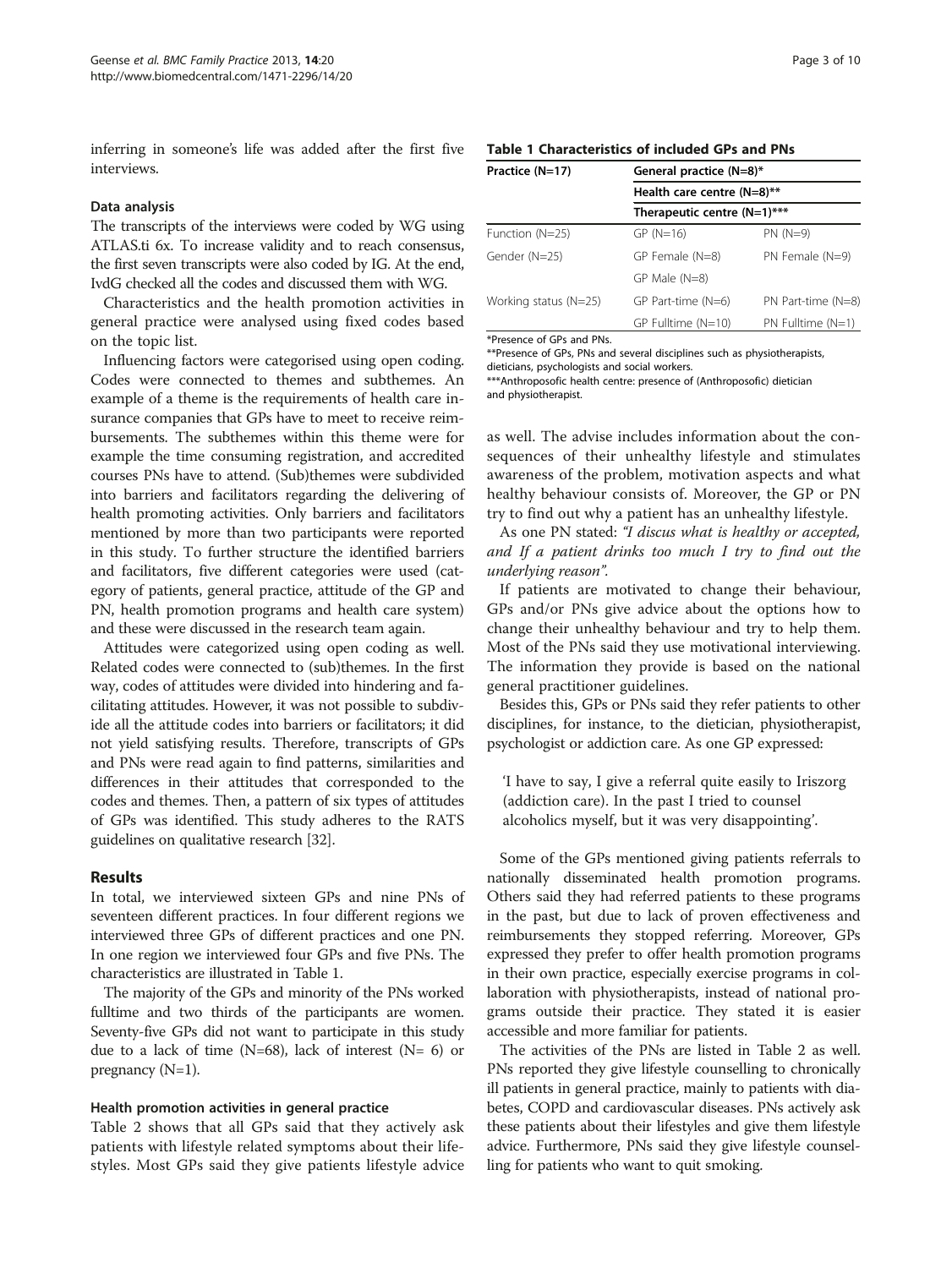|                           | Actions among GPs an PNs (N=17)                              | Related patient groups            |  |
|---------------------------|--------------------------------------------------------------|-----------------------------------|--|
| <b>Alcohol reduction</b>  | Give advice $(N = 17)$                                       | Alcoholics (N= 16)                |  |
|                           | Give a referral to addiction treatment ( $N=15$ )            | Diabetics (N=10)                  |  |
|                           | Individual lifestyle counselling by GP (N=4)                 | Cardiovascular patients (N=9)     |  |
| Stop smoking              | Give advice $(N=17)$                                         | COPD patients $(N=14)$            |  |
|                           | Individual lifestyle counselling by $PN (N=15)$              | Diabetics (N=13)                  |  |
|                           | Prescribe medication (N=13)                                  | Cardiovascular N=12)              |  |
| <b>Promotion exercise</b> | Give advice $(N=14)$                                         | COPD patients $(N=12)$            |  |
|                           | Give a referral to exercise program physiotherapist $(N=12)$ | Diabetics (N=11)                  |  |
|                           | Refer to physiotherapist (individual) ( $N=10$ )             | Cardiovascular patients (N=10)    |  |
| Promotion healthy diet    | Give advice $(N=16)$                                         | Overweight/ obese patients (N=15) |  |
|                           | Give a referral to dietician $(N=15)$                        | Cardiovascular patients (N=12)    |  |
|                           | Individual lifestyle counselling by PN (N=13)                | Diabetics (N=10)                  |  |
| Losing weight             | Give advice $(N=16)$                                         | Overweight/ obese patients (N=17) |  |
|                           | Give a referral to dietician and physiotherapist $(N=13)$    | Diabetics (N=4)                   |  |
|                           | Give a referral to surgeon $(N=2)$                           |                                   |  |

<span id="page-3-0"></span>Table 2 Most often mentioned activities to promote a healthy lifestyle and of related patient groups

#### Barriers and facilitators experienced by GPs and PNs

During the interviews, GPs and PNs mentioned 41 different barriers with respect to delivering health promotion activities in general practice (see Table [3\)](#page-4-0).

Firstly, GPs and PNs mentioned barriers regarding their patients: patients were not motivated to change their unhealthy lifestyles and deny and lie about their behaviour. Furthermore, some patients were said to not appreciate discussing their lifestyles and GPs and PNs stated that an unhealthy lifestyle is socially accepted, especially drinking alcohol.

Secondly, GPs and PNs experienced barriers related to their own practice: they stated they have a lack of time in their consultations to discuss lifestyle issues with their patients. Moreover, they mentioned there is a lack of corporation with other disciplines.

Thirdly, GPs and PNs stated they experience problems regarding the content of health promotion programs. According to them, there is a lack of proven (long-term) effectiveness, and next to this, there is no overview of existing programs in the neighbourhood.

Fourthly, respondents stated that reimbursement of the programs is a barrier: a lot of health promotion programs are not financed or only financed for a short period. Due to that, there is lack of continuity, there are no long- term programs and therefore there is uncertainty and lack of trust to implement new initiatives.

As one GP said:

'This is the second year that we offer this program to our patients. Now, the program is granted...as long as it lasts'.

Moreover, programs are not always accessible for patients with a low socio-economic status (SES) and if a general practice receives a reimbursement, they have to meet strict and time-consuming requirements from insurance companies or research institutes. Examples are the registration of performed activities, the inclusion of patients and the required education and skills of practice nurses to take certified courses and training.

At last, contradictory policy of the government is an experienced barrier as well: for instance GPs mentioned the inconsistent smoking policy (in 2008 smoking was banned in all restaurants, clubs and hotels but this was overturned in 2012).

As one GP expressed:

'We are glad, because we get support and reimbursements to motivate people to stop smoking. However, when I heard on the radio "It is allowed to smoke in small cafes again", I thought; "What do they want?!"'

Most cited facilitators are the availability of PNs in general practices, reimbursement of lifestyle programs, having programs in their own practice, the development of programs by umbrella GP organizations and collaboration with several disciplines in general practice, like dieticians, physiotherapist and psychologist (see Table [3](#page-4-0)).

Remarkably, there are some contradictions in the mentioned barriers and facilitators. With respect to the contribution patients have to pay for certain health promotion programs, some GPs and PNs stated this is a barrier because programs are not accessible for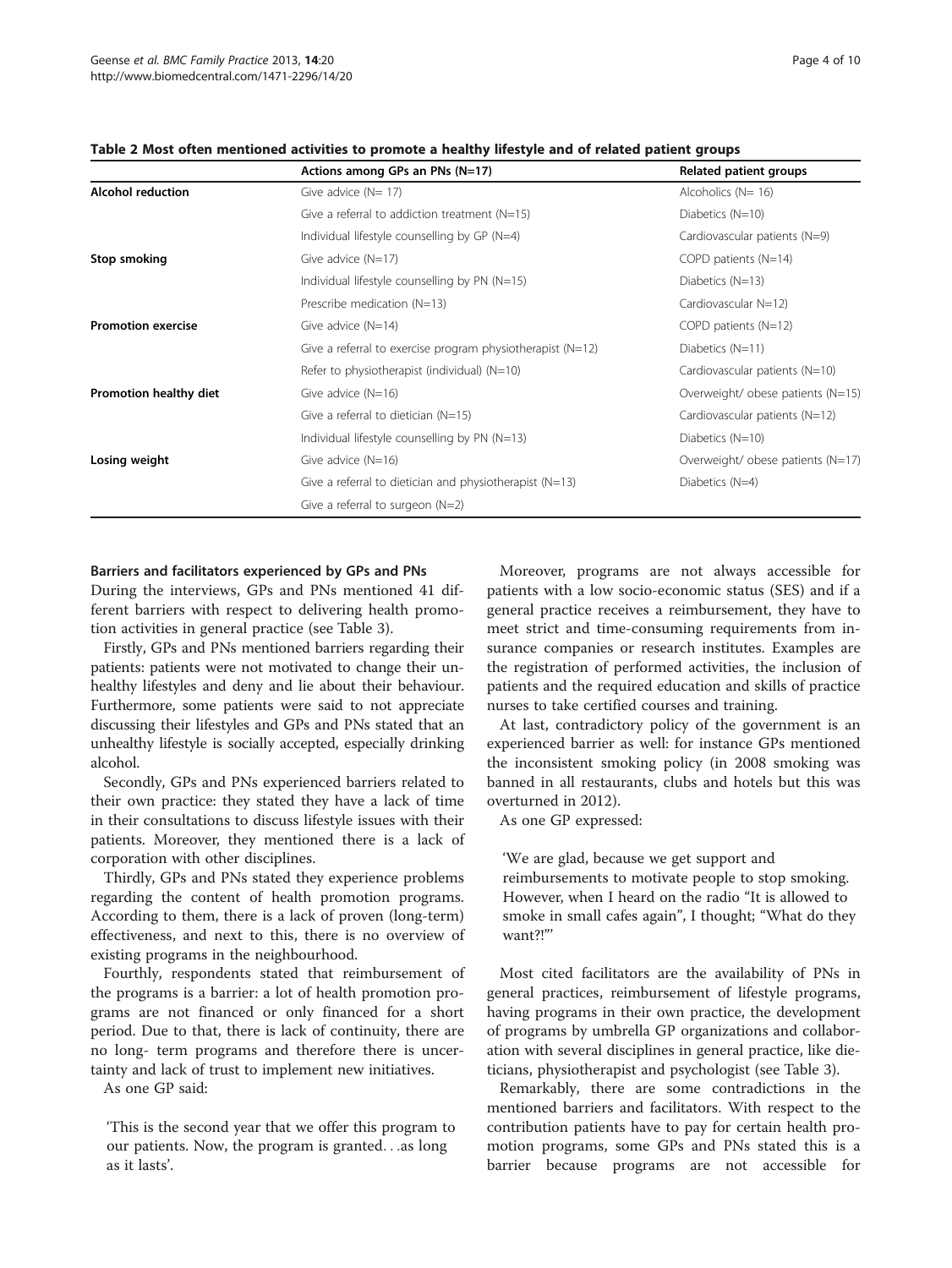<span id="page-4-0"></span>

| Table 3 Barriers and facilitators for delivering health promotion activities |  |  |
|------------------------------------------------------------------------------|--|--|
|------------------------------------------------------------------------------|--|--|

|                     | <b>PATIENT</b>                                                                                                                              | <b>GENERAL PRACTITIONER/</b><br><b>GENERAL PRACTICE</b>                                                                              | <b>ATTITUDE GENENERAL</b><br><b>PRACTITIONER</b>                                                                                                                         | <b>HEALTH PROMOTION</b><br><b>PROGRAM</b>                                                                                     | <b>HEALTHCARE SYSTEM/</b><br><b>GOVERNMENT</b>                                                                                                                              |
|---------------------|---------------------------------------------------------------------------------------------------------------------------------------------|--------------------------------------------------------------------------------------------------------------------------------------|--------------------------------------------------------------------------------------------------------------------------------------------------------------------------|-------------------------------------------------------------------------------------------------------------------------------|-----------------------------------------------------------------------------------------------------------------------------------------------------------------------------|
| <b>BARRIERS</b>     | Lack of patients' motivation to<br>change unhealthy behaviour *                                                                             | Results are difficult to<br>measure                                                                                                  | Patients do not appreciate it<br>when GPs of PNs discuss their<br>lifestyles                                                                                             | Lack of proven<br>effectiveness of health<br>promotion programs                                                               | The hours of PN are not fully<br>compensated financially                                                                                                                    |
|                     | Unhealthy lifestyle is socially<br>accepted, especially drinking<br>alcohol                                                                 | Lack of skills among GPs and<br>PNs to discuss lifestyle and develop<br>health promotion programs                                    | Group sessions seems to be more<br>effective compared with individual<br>counselling, but most of the health<br>promotion programs in general<br>practice are individual | Lack of overview of health<br>promotion programs                                                                              | Lack of reimbursements and<br>subsidies to start new health<br>promotion programs in general<br>practice                                                                    |
|                     | Patients deny or lie about their<br>actual lifestyles                                                                                       | Lack of time among GPs to discuss<br>lifestyle with patients and develop<br>health promotion programs                                | GPs state discussing lifestyles is a<br>waste of time                                                                                                                    | Lack of continuity of<br>health promotion programs,<br>due to short-term reimbursements<br>and subsidies                      | GPs have to meet too many strict<br>requirements of healthcare insurance<br>companies, to receive reimbursement<br>and subsidies (e.g. registration,<br>accredited courses) |
|                     | Patients are unaware of their<br>unhealthy lifestyles                                                                                       | Dietician and addiction care<br>consultant disappear due to<br>lack of patients                                                      | Consultation hours are more<br>focused on treatment instead<br>of on prevention                                                                                          | Not all patients can be<br>reached in general practice                                                                        | Lack of trust among GPs and PN in<br>reimbursement and subsidies due<br>to continuous changes                                                                               |
|                     | Patients experience barriers to<br>live a healthy lifestyle (e.g.<br>co-morbidity, lack of time)                                            | GPs do not give patients<br>referrals and motivate their<br>patients as much as they can                                             | GPs are sceptical about the effects<br>and results of discussing lifestyle                                                                                               | Programs are not accessible, due<br>to narrow inclusion criteria and<br>affordability of programs                             | Contradictory policy of Dutch<br>government (e.g. expensive<br>healthy food, inconsistent<br>smoking policy)                                                                |
|                     | Behavioural change is a<br>complex process for<br>patients, especially when the<br>environment does not change                              | Due to unhealthy behaviour of GPs<br>and PNs (especially alcohol use) it is<br>difficult to discuss lifestyles with<br>patients      | GPs think lifestyle is<br>not important                                                                                                                                  | Lack of health promotion<br>programs                                                                                          | GPs and patients have to find out<br>reimbursement and subsidies<br>from insurance companies<br>themselves                                                                  |
|                     | Letting patients pay<br>contribution for health promotion<br>programs does not work, especially<br>not among low SES patients               | Motivation of GPs and PNs decrease<br>due to disappointing results                                                                   |                                                                                                                                                                          | Programs are not accessible for<br>patients due to waiting lists                                                              | Lack of collaboration between<br>hospital and general practices<br>with regard to health promotion<br>activities                                                            |
|                     | Due to stigma patients are<br>not going to addiction care                                                                                   | Lack of collaboration between<br>disciplines                                                                                         |                                                                                                                                                                          |                                                                                                                               | Health promotion activities<br>in general practice are not<br>rewarded                                                                                                      |
|                     | Patients do not go to health                                                                                                                | Lack of room and housing                                                                                                             |                                                                                                                                                                          |                                                                                                                               | Contradictory information from                                                                                                                                              |
|                     | promotion programs due to<br>geographical barriers (E.g. distance<br>to program)                                                            | GPs forget to ask about lifestyles                                                                                                   |                                                                                                                                                                          |                                                                                                                               | insurance company towards<br>patients                                                                                                                                       |
| <b>FACILITATORS</b> | Patients who are aware of<br>their own lifestyles and who<br>are motivated to change their<br>lifestyles is a motivation for GPs<br>and PNs | Availability of PNs in general practice: GPs thinks it is worthwhile to<br>he/she has more time than GPs and<br>plays a central role | discuss lifestyle with patients                                                                                                                                          | Health promotion programs in<br>general practice are familiar<br>for patients                                                 | Reimbursements and subsidies<br>determine participation<br>and development of health<br>promotion programs                                                                  |
|                     | Let patients do what<br>they want to do; there is a<br>bigger chance they will succeed                                                      | More collaboration and feedback<br>due to availability of physiotherapist<br>and dietician in general practice                       | GPs state it is part of<br>their job to promote a<br>healthy lifestyle                                                                                                   | Easy accessible health promotion Umbrella of GP organization<br>programs due to broad inclusion<br>criteria and affordability | develop health promotion<br>programs and clear policy                                                                                                                       |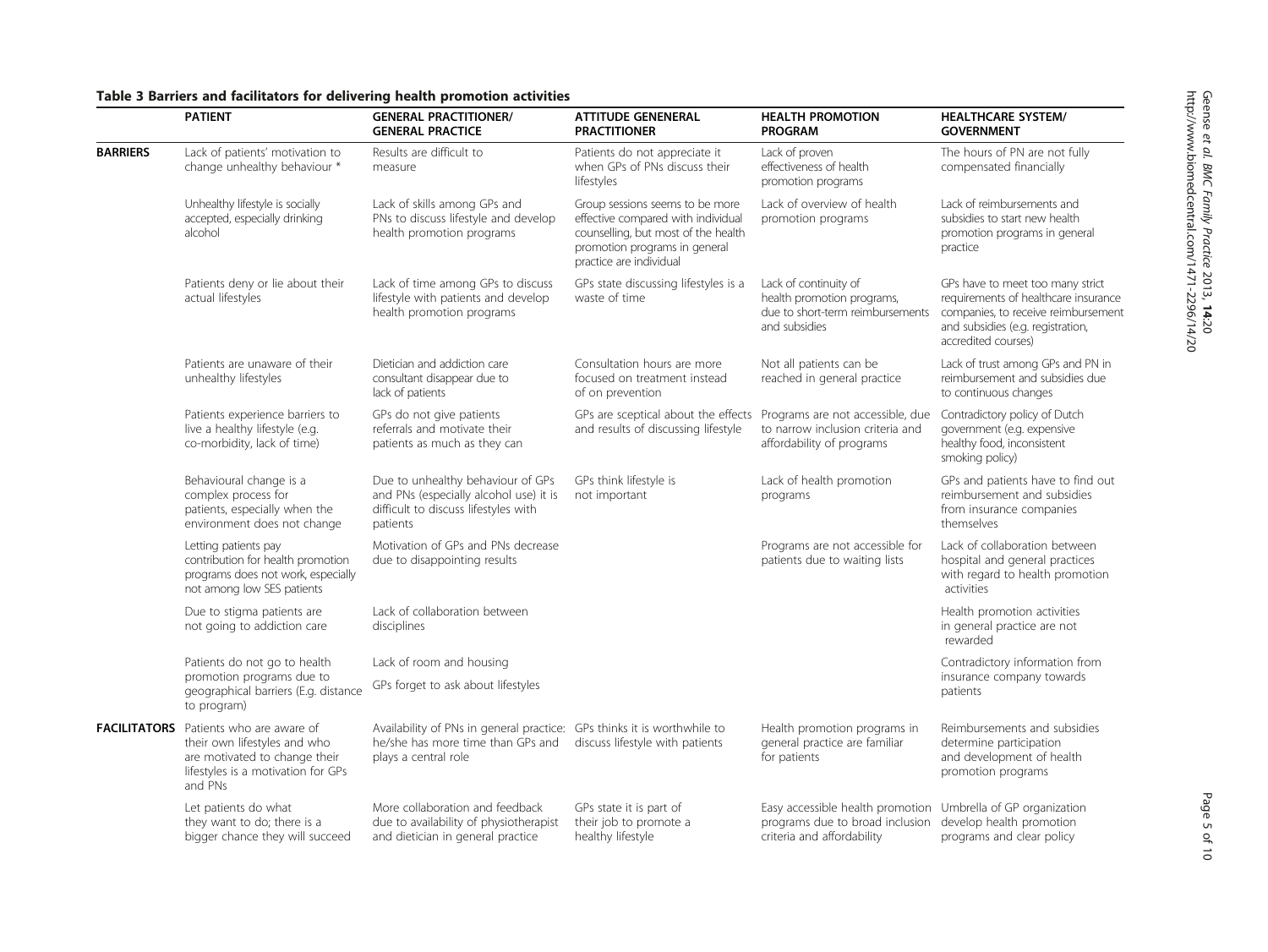## Table 3 Barriers and facilitators for delivering health promotion activities (Continued)

| Patients are more motivated when<br>they have insight in their results<br>(e.g. blood sugar level)            | Sufficient staff for developing and<br>conducting lifestyle programs                        | GPs and PNs think they are skilled<br>to discuss lifestyle with patients | Continuity of health<br>promotion programs                                        |
|---------------------------------------------------------------------------------------------------------------|---------------------------------------------------------------------------------------------|--------------------------------------------------------------------------|-----------------------------------------------------------------------------------|
| Patients are more motivated to<br>participate in a lifestyle program<br>when they have to pay<br>contribution | Familiarity between patients and GP<br>and PNs is an advantage to discuss<br>lifestyle      | Healthy lifestyle of GP and PNs is<br>a role model for patient           | Best way to discuss lifestyle is in<br>an open manner, not by using a<br>protocol |
|                                                                                                               | Sufficient room and accommodation                                                           |                                                                          | Proven effectiveness of health<br>promotion programs                              |
|                                                                                                               | Enthusiastic colleagues to develop<br>and deliver lifestyle programs                        |                                                                          | Overview/ social map of<br>disciplines and health promotion<br>programs           |
|                                                                                                               | Structured registration and labelling<br>of patients at risk provide an<br>overview for GPs |                                                                          | Availability and collaboration<br>with sport facilities                           |

\*Most cited factors are at the head of the table. E.g. 'Lack of motivation by patients' is mentioned by nineteen participants.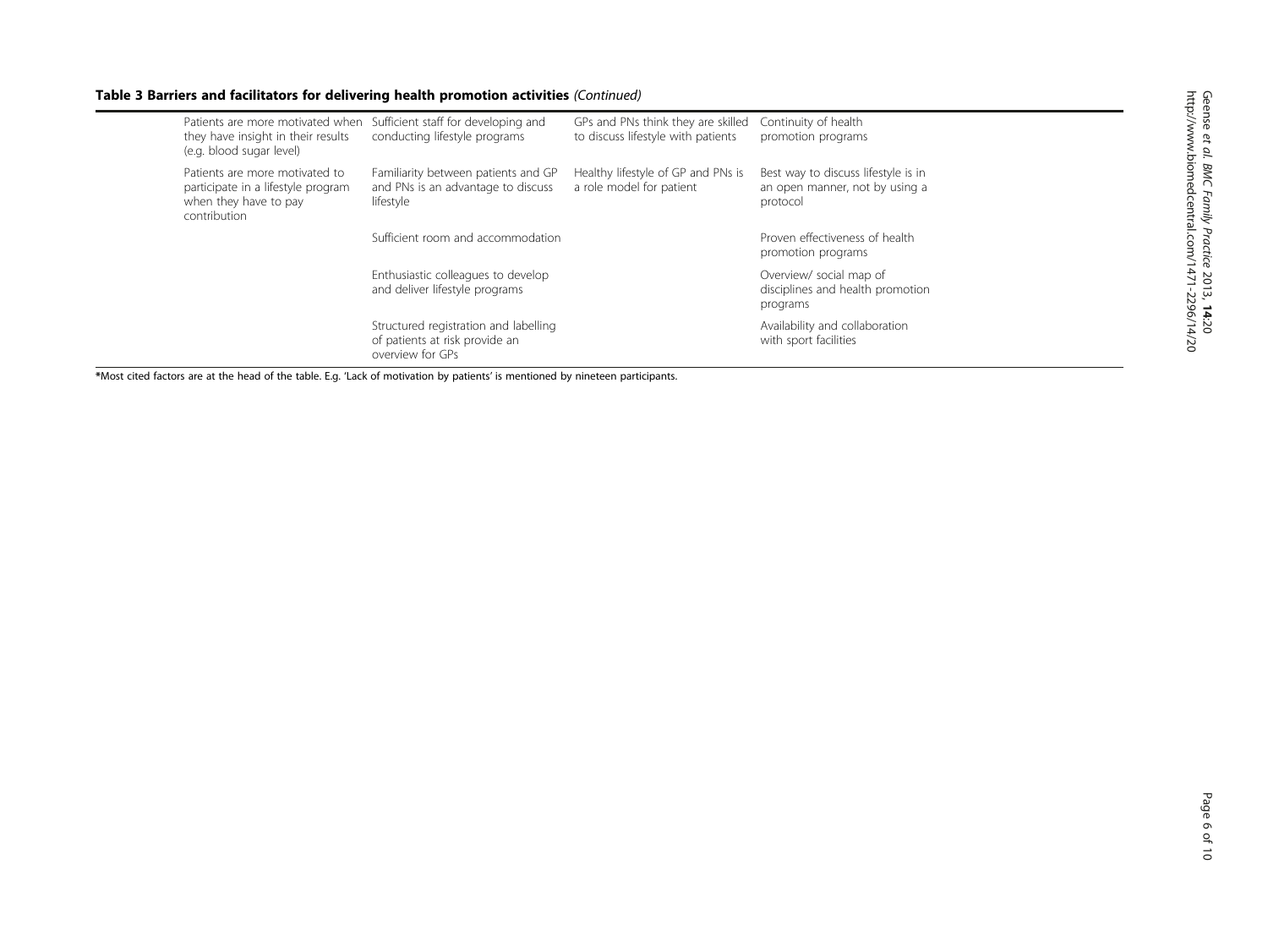everyone, especially not for patients with a low SES. However, others think it is a facilitator, because if patients have to pay for a program they will be more motivated to change their behaviour. Another contradiction is whether GPs and PNs own healthy behaviour will influence health promotion activities positively or not. It could be a barrier, especially with regard to drinking alcohol, as one GP expressed:

'We do very little about reducing alcohol intake by patients, but it might have something to do with the fact that the doctor drinks alcohol as well'

But it could also be a facilitator:

'I was a smoker. I have stopped. If I can do it, you can do it too'.

#### Attitude of GPs and PNs

Although the majority of the GPs stated they are capable to fulfil the health promotion tasks, there are differences in their attitudes about their perceived roles and responsibilities. To describe and visualize these differences, six different types of GPs were identified: the 'ignorer', 'adviser', 'confirmer', 'evangelist', 'interferer' and 'nurturer' (see Table [4\)](#page-7-0).

The 'ignorers' stated that their role as a GP in health promotion activities, is limited and that the government should take more responsibilities. The 'advisers' mentioned that health promotion is part of their job and think it is worthwhile to spend time on giving lifestyle advices. The 'confirmers' emphasized the importance of the PNs and as a GP they confirm and support the plans made between the PN and patients. The 'evangelists' stated that even though they are sceptical about the effects, they are sure that they can help at least some patients. The 'interferers' discussed lifestyle with their patients by confronting them, even if there are no lifestyle related symptoms. The 'nurturer' stated that the GPs' role is like the role of a teacher, to raise and educate their patients. In most cases a GP fits into one role. However, sometimes a GP fits into several roles, depending on the lifestyle factor she/he has to deal with. For example, a nurturer can become ignorer when there is a patient with alcohol problems. It may depend on the lifestyle topic, the problem, the patient and/ or the situation in which role a GP fits.

The PNs were also asked about their attitudes. They were unanimous. PNs stated that patients are always responsible for their own lifestyle and they quit giving support if a patient does not want to change or does not appreciate it when his or her lifestyle is discussed. The patient can come back when he or she is ready for it. Despite the fact they cannot help all patients and the results are minimal, PNs think discussing lifestyle is worthwhile. As one PN expressed:

'Lifestyle is more important than all the other things I do'.

#### **Discussion**

The aim of this pilot study was to explore which lifestyle interventions Dutch GPs and PNs carry out in primary care, which barriers and facilitators can be identified and what main topic are with respect to attitudes towards health promotion activities.

GPs and PNs said that they advice and counsel their patients or refer them to other disciplines. They said that they perceive health promotion activities as part of their job. However, there were several topic areas identified as barriers to deliver health promotion activities. These barriers are related to the patient, the GP and the practice, attitudes, health promotion programs and the healthcare system. Six different and provisional types of GPs were identified, reflecting the main topics that are related to six different attitudes to health promotion activities. Topics brought up by PNs that are related to attitudes were practically unanimous and positive.

The main topic areas as barriers in this study are consistent with results of other studies. Most cited barriers mentioned in the literature are: lack of time [[11,28,33](#page-9-0)], lack of confidence in providing advice and effectiveness of interventions [\[6](#page-9-0),[22,33](#page-9-0)], lack of reimbursements [[11,19,28\]](#page-9-0) and lack of patient compliance or motivation [[11,21,22\]](#page-9-0). The lack of skills to discuss lifestyle is a major experienced barrier in the literature [[28](#page-9-0),[34](#page-9-0)]. Participants in our pilot study only reported a lack of discussion skills regarding alcohol intake and specific diets. Another interesting finding is the fact that Lambe [\[28](#page-9-0)] recommends a national program in his study, due to the inequity of access. However, GPs and PNs in this study state the opposite; they prefer programs in their own practice instead of national programs outside their practice. The themes regarding attitudes that we identified in this study correspond with the existing literature. A study by Lambe [\[28](#page-9-0)] concluded that GPs think their practice is an ideal setting to deal with lifestyle behaviour and Douglas [\[11](#page-9-0)] described most GPs think health promotion is an important part of their job. However, not all studies have found positive attitudes among GPs. Jacobsen [[22](#page-9-0)] concluded that GPs are frustrated due to the excessive expectations on the part of health policymakers. This was also a topic in our study, GPs said that they did not experience optimal support of the government either. Lawlor [\[8](#page-9-0)] stated that GPs are sceptical because they doubt their ability to be effective and mentioned that social, cultural and environmental factors are the most important determinants of population health.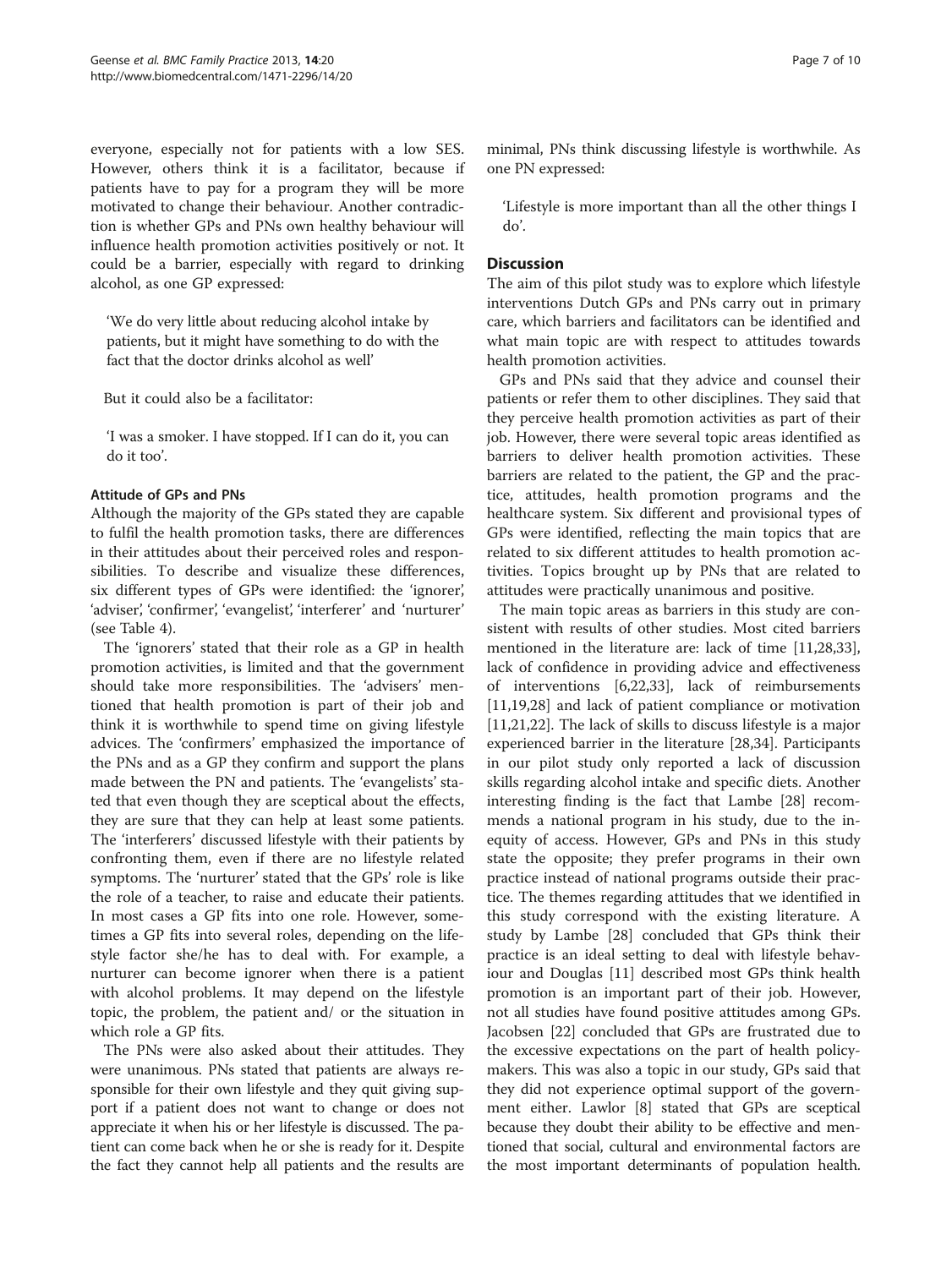|               | <b>IGNORER</b>                                                                                                                                                                                                  | <b>ADVISER</b>                                                                                                                                                                                                     | <b>CONFIRMER</b>                                                                                                                                                                                                    | <b>EVANGELIST</b>                                                                                                                                                                                                                                                                                                                                                                                                                               | <b>INTERFERER</b>                                                                                                                                                                                                                                                                                                      | <b>NURTURER</b>                                                                                                                                                        |
|---------------|-----------------------------------------------------------------------------------------------------------------------------------------------------------------------------------------------------------------|--------------------------------------------------------------------------------------------------------------------------------------------------------------------------------------------------------------------|---------------------------------------------------------------------------------------------------------------------------------------------------------------------------------------------------------------------|-------------------------------------------------------------------------------------------------------------------------------------------------------------------------------------------------------------------------------------------------------------------------------------------------------------------------------------------------------------------------------------------------------------------------------------------------|------------------------------------------------------------------------------------------------------------------------------------------------------------------------------------------------------------------------------------------------------------------------------------------------------------------------|------------------------------------------------------------------------------------------------------------------------------------------------------------------------|
| <b>VISION</b> | Limited role of GP pertaining<br>to the promotion of a healthy<br>lifestyle. It is the task of the<br>government to promote a<br>healthy lifestyle.<br>Reimbursement is a strong<br>motivational factor for the | Health promotion and<br>prevention are part of the job<br>of a GP. Although GPs state<br>their consulting hours are<br>more focused on treatment<br>instead of prevention, they<br>think it is worthwhile to spend | Self management among<br>patients is very important in<br>general practice. The PN has a<br>central role to educate and<br>counsel patients. The GP<br>confirms the importance of<br>healthy lifestyle and supports | The general practice carries<br>out a lot of lifestyle programs.<br>However the GP is sometimes<br>sceptical about the effects.<br>Nevertheless, they are sure<br>that they can help at least<br>some patients.                                                                                                                                                                                                                                 | GP discusses lifestyle even if<br>the patient has no related<br>symptoms. They confront<br>their patients with their<br>unhealthy lifestyle. These GPs<br>have a lot of lifestyle<br>programs in general practice.                                                                                                     | The role of the GP is<br>like the role of a<br>teacher/educator or<br>nurturer. GP's have to<br>educate their<br>patients.                                             |
|               | delivering of intervention in<br>general practice.                                                                                                                                                              | time on health education and<br>counselling. But in the end<br>patients make their own<br>choices.                                                                                                                 | progress of behaviour change<br>of patients.                                                                                                                                                                        | The GP imposes standards of a<br>healthy lifestyle also to his/her<br>own life, to set a good<br>example.                                                                                                                                                                                                                                                                                                                                       |                                                                                                                                                                                                                                                                                                                        |                                                                                                                                                                        |
| <b>QUOTES</b> | 'Those lifestyle interventions are<br>not that important, in my<br>opinion'.                                                                                                                                    | 'Yes, eventually the patient is<br>responsible; however as a GP I<br>can provide patients with                                                                                                                     | 'The plans for behaviour change<br>are made between patient and<br>$PN$ (). Our role is just to                                                                                                                     | 'You want to create an<br>atmosphere in which you<br>radiate that and eventually it                                                                                                                                                                                                                                                                                                                                                             | 'If you see cigarettes in the<br>patients' breast pocket, do you<br>have to say something about<br>it or not? () If I am well<br>acquainted with the patient, I<br>do'.<br>'l put all of them (fat ladies,<br>WG.) on a weighing scale and<br>I say: What do you think of it?<br>$( \ldots )$ It's a wakeup call. They | 'You have to raise your<br>patients and teach<br>them how to deal                                                                                                      |
|               | 'I can improve very little at the<br>individual level'.                                                                                                                                                         | information'.                                                                                                                                                                                                      | support and consolidate this.<br>Even if they come with a cold, I<br>say 'You want to lose some<br>weight. Well done!'                                                                                              | works somehow. Even if it is for<br>later generations'.                                                                                                                                                                                                                                                                                                                                                                                         |                                                                                                                                                                                                                                                                                                                        | with health in their<br>life'.                                                                                                                                         |
|               |                                                                                                                                                                                                                 | 'l think I am a health adviser'.                                                                                                                                                                                   |                                                                                                                                                                                                                     | 'You must go on. On the one<br>hand because there are<br>(minimal) results and on the<br>other hand because it is<br>professional motivation. It is like<br>'Médecins Sans Frontières' an<br>(international humanitarian<br>organization); they go to a<br>warzone, yes and later on<br>there is a new front. Shouldn't<br>they have gone out and help<br>over there? You have to do<br>something. You will help at<br>least some individuals'. |                                                                                                                                                                                                                                                                                                                        | 'Patients are doing a<br>lot of simple primitive<br>things wrong $( \ldots )$ l<br>may discuss that with<br>my patients'.                                              |
|               | 1 would never discuss the<br>importance of exercise etcetera if<br>there is no policy on a national<br>or regional level'.                                                                                      | 'Advisory, not mandatory. I give<br>advice and patients can do with<br>it what they want. It is their<br>responsibility'.                                                                                          | 'We try to motivate patients,<br>using the power of repetition<br>and the fact we are a team'.                                                                                                                      |                                                                                                                                                                                                                                                                                                                                                                                                                                                 | don't like it, but it has to be<br>done, right?'<br>'Sometimes I lay my hand on<br>one of those pot bellies and<br>say: When is the baby<br>coming?'                                                                                                                                                                   | 'I think it makes sense<br>to tackle bad lifestyle<br>habits in order to<br>prevent. And that we<br>can say: well if you are<br>not stupid, you have<br>to get smart'. |
|               | 'l will change my working<br>method if the insurance<br>company offers me a<br>reimbursement'.                                                                                                                  |                                                                                                                                                                                                                    |                                                                                                                                                                                                                     |                                                                                                                                                                                                                                                                                                                                                                                                                                                 |                                                                                                                                                                                                                                                                                                                        |                                                                                                                                                                        |

## <span id="page-7-0"></span>Table 4 Attitude of GPs toward discussing lifestyle with patients: a typology of GPs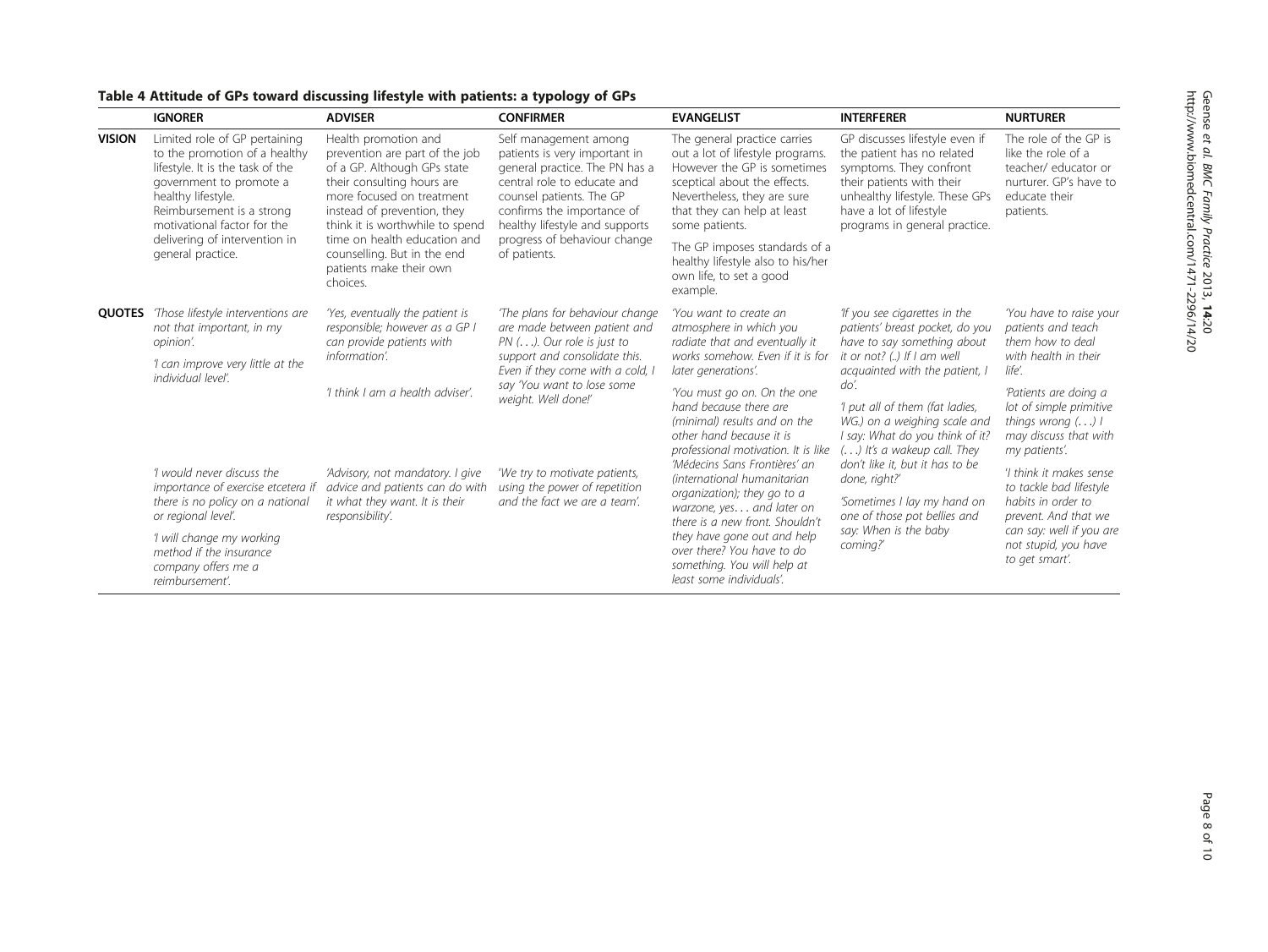This vision corresponds with the vision of the GP type 'ignorer', one of six types identified in this pilot study.

Although our pilot study is small and explorative, we found a variation of topic areas. We categorized these different themes in types of GPs, but this categorisation is not stringent. Since this is a explorative pilot study, other types can be added to this categorisation as well. In the literature different types of GPs were also described. For instance Bucks [[35\]](#page-9-0) who identified five different clusters of GPs, varying from the GPs who is traditional in his/ her approach but at the same time speculative in taking risks, to the GP who is doctor centred in approach, but who is not prepared to take risks with patients health, preferring caution and prevention. Laws [\[23](#page-9-0)] describes four different roles of GPs ('outside of professional role', 'the gatekeeper', 'the informer' and 'helper') and how they influence the implementation of lifestyle risk factors. There are similarities with our findings, for instance the first role corresponds with the role 'ignorer' and the third one with 'adviser'. However, in our study we found a wider range of different attitudes.

In this pilot study the topics brought up by PNs were more the same, which has also been found in some other studies. Steptoe [\[36\]](#page-9-0) for example concluded that the majority of the GPs and PNs endorsed the statement that PNs are the most appropriate people to carry out health promotion.

This study has certain limitations. We used purposive sampling to find GPs and PNs, but we did not find GPs in solo practices who were willing to participate. Not only because the number of solo practices is declining, but also because of non-response and lack of time, we could not spend more time on finding solo practices. Therefore, only GPs in healthcare centres and general practices were interviewed.

Also, selection bias could have resulted from a non-response. It may be that GPs and PNs who participated in this study are more engaged in addressing lifestyle issues than participants who did not participate. The response rates among Dutch GPs in studies is generally low, probably because of the extension of their tasks, limited time to participate in studies and 'research tiredness' [\[37](#page-9-0)]. However, low response rates in GPs is not typically Dutch, Templeton, Creavin and Kaner also concluded it is becoming difficult to encourage GPs to participate in studies [\[38-40](#page-9-0)].

Due to the limited time of the GPs it was not only difficult to find general practices, but also to conduct in depth interviews of 60 minutes. Therefore we conducted interviews of 30 minutes. However, we did find a great variety in answers. No new themes were identified in the last three interviews so we assume that saturation was reached or almost reached. Yet, socially desirable answers or recall

bias with respect to attitudes and barriers and facilitators is still possible.

#### Implication for future research and clinical practice

In this study we highlighted 41 barriers mentioned by GPs and PNs with respect to health promoting activities in general practices. Future studies will be necessary to explore how (national) health promoting programs could be optimally implemented in general practices. Moreover, more studies are needed to assess the role of the GP umbrella organizations with respect to the development, dissemination and implementation of lifestyle interventions, because GPs and PNs stated they can advocate and spread proven effective health promotion programs in general practices on a continuous base. Furthermore, this was a small explorative pilot study. More in depth interviews are necessary to provide more insight in the different types of attitudes of GPs and PNs.

It is difficult to find solutions for the identified barriers in this study. Investing in collaboration between different disciplines in general practice and addressing the advocating role that umbrella GP organisations can have to promote lifestyle interventions could be strategies to increase health promotion activities. Next to this, a consistent national health policy to promote healthy behaviours is necessary. Furthermore, in this study enthusiasm of PNs to carry out lifestyle interventions was identified as a facilitator. The role and position of PNs should be further explored to gain the most benefit from them.

#### Conclusion

GPs and PNs all say they discuss lifestyle issues with their patients. Referring patients to dieticians and physiotherapists was mentioned as an important activity to promote a healthy lifestyle. The number and the origin of health promotion activities that are organized and offered from within the general practice itself varies. Several barriers and facilitators with respect to health promotion were identified. The attitudes of GPs regarding health promotion were categorized as ignoring, advising, confirming, evangelising, interfering and nurturing. This explorative pilot study points out that, in general, GPs and PNs do carry out health promotion activities, but they experience barriers to fulfil this task.

#### Competing interests

The author(s) declare that they have no competing interests.

#### Authors' contribution

Study design: WG, IvdG and TvA. Advice on the study design: TV. Data collection and analysis: WG and IvdG. Supervision TvA and TV. Manuscript preparation: WG; critical comments: IvdG, TvA and TV. All authors read and approved the final manuscript.

#### Acknowledgements

The authors gratefully acknowledge the general practitioners and practice nurses for taken part of this study.